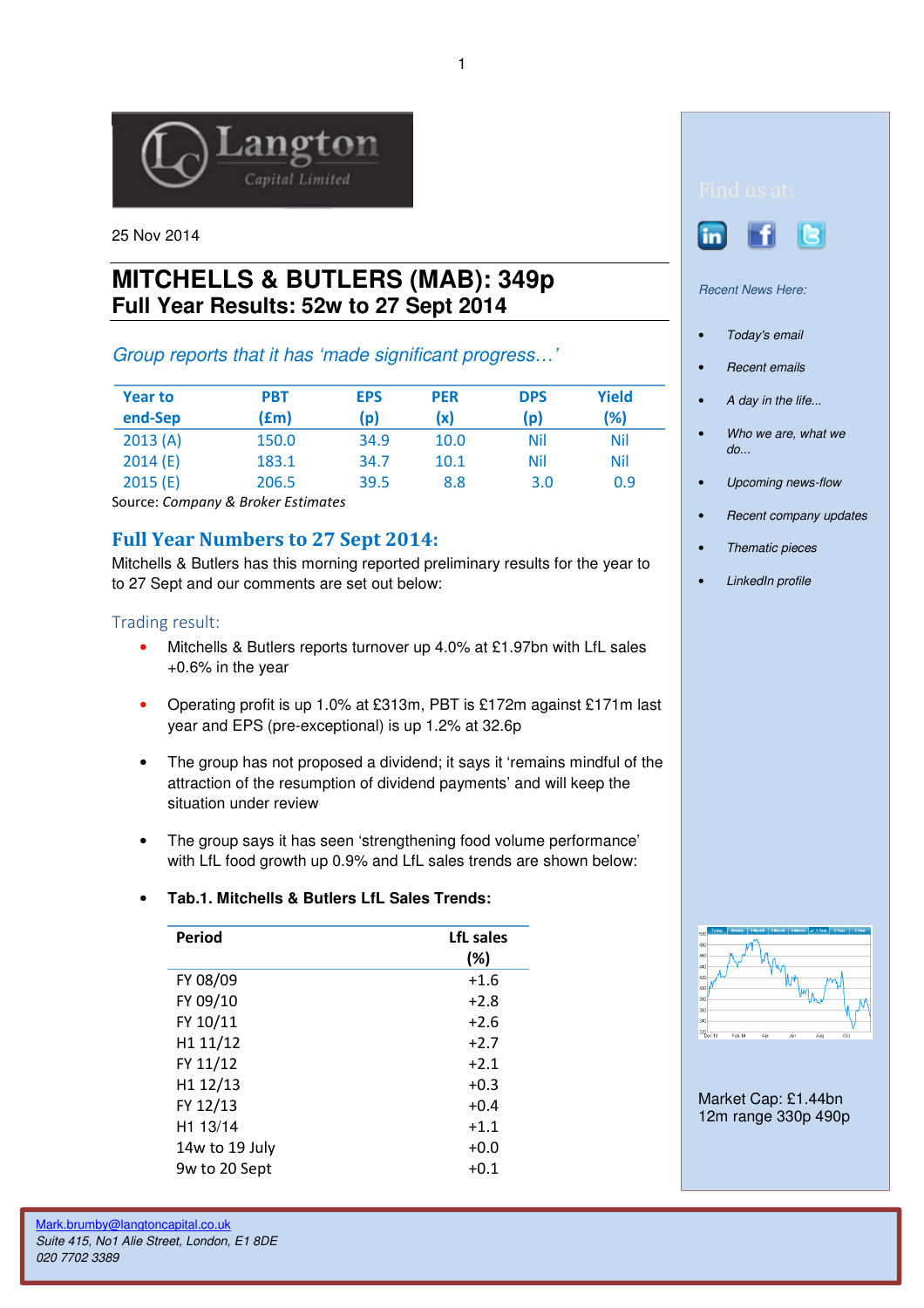| FY 13/14 |  | $+0.6$ |
|----------|--|--------|
| 8w 14/15 |  | $+2.4$ |
| $\sim$   |  |        |

Source: Company Reports

#### Cash Flow, Balance Sheet Trading & Other:

- M&B says restated £10m of its pension finance charge into normal trading
- It reports capital expenditure increased to £162m from £128m last year; net debt is £1.96bn (2013: £1.79bn), some 4.5x normalised EBITDA
- The group adds that its Remodel programme is 'generating strong returns' and CEO Alistair Darby says 'in the last year we have made significant progress, investing in the business for future growth.'
- He reports 'we completed the acquisition of Orchid, accelerated remodel and expansionary capex and have made a substantial investment in our systems.'
- Mr Darby adds 'the business is gathering momentum and we have made an encouraging start to the year. We expect to benefit further from these investments during this financial year.'

#### Conclusion, Summary, Current Trading:

- CEO Alistair Darby says that for the last 2yrs 'we have been committed to the fundamentals of our business plan.'
- He says 'remain confident that this is the right plan and will deliver sustainable profit growth and future shareholder value.'
- Mr Darby concludes: 'Whilst we continue to operate in a challenging and competitive market, we are making real progress and we have confidence in our future success.'

**Langton Comment:** Whilst currently off their lows, M&B's shares have performed relatively poorly this year, falling from around 490p in calendar Q1 to their current levels.

Growth has lagged the market and M&B, despite its handily-placed London estate, has been deemed to be underperforming its peer group.

The operator has been open and straight-forward, however, and has spotted a slowing in sales and maintained that market share growth could be the only way forward in the shorter term for a number of operators.

Hence the uptick to 2.4% in LfL sales growth for the first 8wks of the current year could and probably should be seen as a good sign. LfL sales were only up by 0.6% in the year currently under review and it did not look as though the exit-rate was markedly better than that for the year as a whole. Margins are not given for the 8wk period and some commentators have suggested that vouchering and discounts have made something of a comeback, particularly at the value-end of the market where Sizzling Pub and some other M&B brands operate.

Hence we could see the cloud under which M&B has been operating lift a little – but it will be necessary to hear at least something about margin before we can comment further on whether the current level of sales growth can be maintained at an acceptable level of profitability.

MAB will host a meeting for analysts at 9am and is likely to be questioned further on both current trading and its intentions with regard to a dividend.